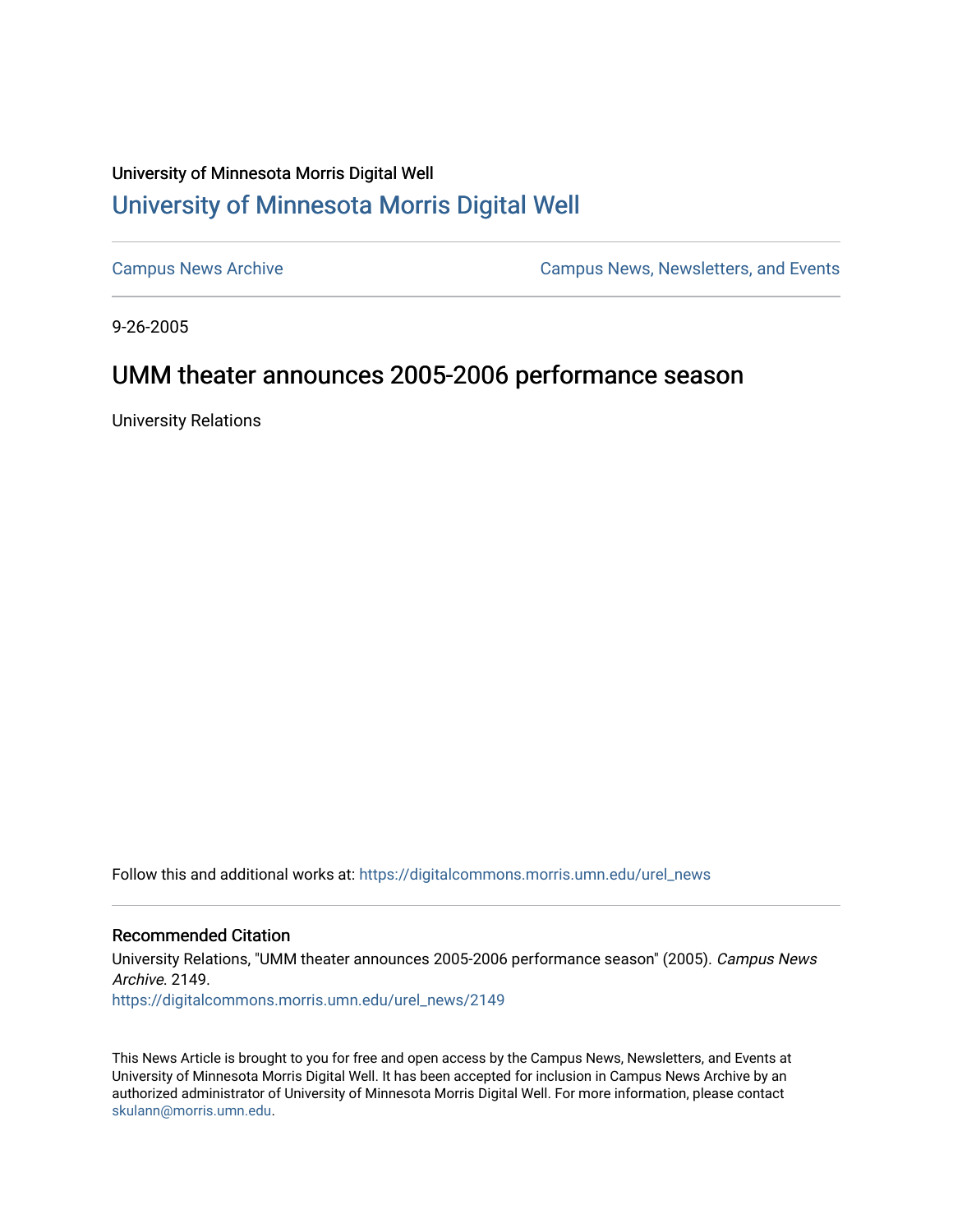

Contact Melissa Weber, Director of Communications Phone: 320-589-6414, weberm@morris.umn.edu

Jenna Ray, Editor/Writer Phone: 320-589-6068, jrray@morris.umn.edu

### **UMM theater announces 2005-2006 performance season**

#### *Summary:*

(September 26, 2005)-A new take on classic Shakespeare set in 1980s Wall Street, the consequence of a first kiss, an evil baron in a tower, and fun-livin' Texas style all share the spotlight as part of the 2005-2006 season of the theatre discipline at the University of Minnesota, Morris.

Love, money, and revenge take center stage in William Shakespeare's The Merchant of Venice. UMM's production will give classic Shakespeare a modern twist, transporting each character into the cutthroat world of 1980s Wall Street where insider trading reigns and "greed is good." This dark and bawdy Shakespeare comedy runs November 2-5 at 7:30 p.m. with an additional Saturday matinee on November 5 at 2 p.m. Assistant Professor of Theatre Ray Schultz directs The Merchant of Venice with set, costume, and lighting design by Visiting Professor of Theatre Adam Parboosingh.

In Diana Son's Stop Kiss, two women discover that a kiss is not just a kiss, but may have wider, more serious consequences. This disturbing drama that deals with societal misperceptions of female friendship is the fall production for UMM's student theatre group, the Meiningens. The show, which runs December 8-10 at 7:30 p.m. with an additional Saturday matinee on December 10 at 2 p.m., is directed by Meiningens co-chair Megan Losure.

This year, take the children out to explore the world of medieval fantasy and allow them to storm The Dark Castle with UMM's annual children's production. Watch Dimwit, a kind, common young man, outwit the evil baron to win the hand of the beautiful Princess Lumina. As Dimwit tries to win the girl, he also proves that goodness remains in a person's soul forever and friends are sometimes found in unlikely places. Public performances for The Dark Castle, which is written by Sally Netzel, are 1 and 7 p.m. Saturday, April 1. Invited school matinees run March 30-31 and April 3-5. Assistant Professor of Theatre Siobhan Bremer, whose last children's theatre production was The Hobbit, directs The Dark Castle. Set and lighting design is by Adam Parboosingh.

Saddle up your horse y'all and visit the town of Tuna, Texas, a place where the members of the community provide all of the entertainment. The Meiningens conclude UMM's theater season with Greater Tuna by Jaston Williams, Joe Sears, and Ed Howard. Aunt Pearl will have you laughing until your stomach hurts, along with the rest of the wacky Tuna folk. There are plenty of good times to be had in "the third smallest town" of the great Lone Star State. Greater Tuna, directed by senior theatre major Todd Janssen, runs April 27-29 at 7:30 p.m. with shows on Saturday at 2 and 7:30 p.m.

Ticket prices for The Merchant of Venice are \$7 for general admission and \$5 for students and senior citizens. Special group discounts are available for groups of 10 or more. For more information and advanced ticket sales, contact the theatre box office at (320) 589-6249, or thrpub@morris.umn.edu.

Through personal and academic discovery, the University of Minnesota, Morris provides opportunities for students to grow intellectually, engage in community, experience environmental stewardship and celebrate diversity. A renewable and sustainable